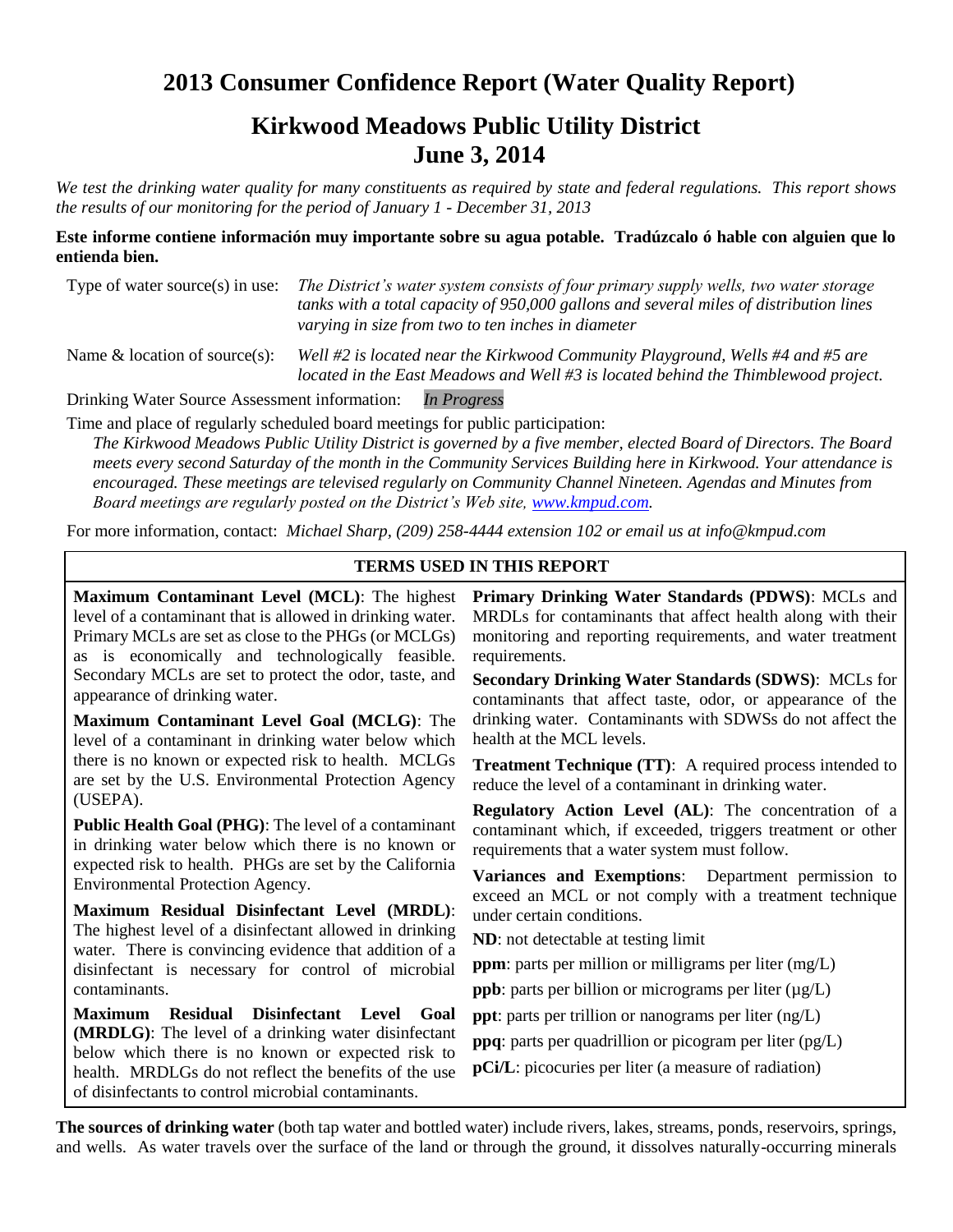and, in some cases, radioactive material, and can pick up substances resulting from the presence of animals or from human activity.

#### **Contaminants that may be present in source water include:**

- *Microbial contaminants*, such as viruses and bacteria, that may come from sewage treatment plants, septic systems, agricultural livestock operations, and wildlife.
- *Inorganic contaminants*, such as salts and metals, that can be naturally-occurring or result from urban stormwater runoff, industrial or domestic wastewater discharges, oil and gas production, mining, or farming.
- *Pesticides and herbicides*, that may come from a variety of sources such as agriculture, urban stormwater runoff, and residential uses.
- *Organic chemical contaminants*, including synthetic and volatile organic chemicals, that are by-products of industrial processes and petroleum production, and can also come from gas stations, urban stormwater runoff, agricultural application, and septic systems.
- *Radioactive contaminants*, that can be naturally-occurring or be the result of oil and gas production and mining activities.

**In order to ensure that tap water is safe to drink**, the USEPA and the state Department of Public Health (Department) prescribe regulations that limit the amount of certain contaminants in water provided by public water systems. Department regulations also establish limits for contaminants in bottled water that provide the same protection for public health.

**Tables 1, 2, 3, and 7 list all of the drinking water contaminants that were detected during the most recent sampling for the constituent**. The presence of these contaminants in the water does not necessarily indicate that the water poses a health risk. The Department allows us to monitor for certain contaminants less than once per year because the concentrations of these contaminants do not change frequently. Some of the data, though representative of the water quality, are more than one year old.

| TABLE 1 - SAMPLING RESULTS SHOWING THE DETECTION OF COLIFORM BACTERIA                     |                                |                                                                                                                                                 |                                                                                                                              |     |             |                                                                                                                                        |  |  |
|-------------------------------------------------------------------------------------------|--------------------------------|-------------------------------------------------------------------------------------------------------------------------------------------------|------------------------------------------------------------------------------------------------------------------------------|-----|-------------|----------------------------------------------------------------------------------------------------------------------------------------|--|--|
| <b>Microbiological</b><br><b>Contaminants</b><br>(complete if bacteria detected)          | Highest No.<br>of Detections   | No. of<br>months<br>in<br>violation                                                                                                             | <b>MCL</b>                                                                                                                   |     | <b>MCLG</b> | <b>Typical Source of Bacteria</b>                                                                                                      |  |  |
| <b>Total Coliform Bacteria</b>                                                            | $\Omega$                       | $\Omega$                                                                                                                                        | 0 samples in a month with a<br>detection                                                                                     |     | $\Omega$    | Naturally present in the environment                                                                                                   |  |  |
| Fecal Coliform or E. coli                                                                 | $\Omega$                       | $\Omega$                                                                                                                                        | A routine sample and a repeat<br>sample detect total coliform<br>and either sample also detects<br>fecal coliform or E. coli |     | $\Omega$    | Human and animal fecal waste                                                                                                           |  |  |
|                                                                                           |                                |                                                                                                                                                 |                                                                                                                              |     |             | TABLE 2 - SAMPLING RESULTS SHOWING THE DETECTION OF LEAD AND COPPER                                                                    |  |  |
| <b>Lead and Copper</b><br>(complete if lead or copper<br>detected in the last sample set) | No. of<br>samples<br>collected | 90 <sup>th</sup><br>No. sites<br>percentile<br><b>PHG</b><br>AI<br>exceeding<br><b>Typical Source of Contaminant</b><br>level<br>AL<br>detected |                                                                                                                              |     |             |                                                                                                                                        |  |  |
| Lead (ppb)                                                                                | 10                             | <2.5                                                                                                                                            | $\Omega$                                                                                                                     | 15  | 0.2         | Internal corrosion of household water<br>plumbing systems; discharges from<br>industrial manufacturers; erosion of natural<br>deposits |  |  |
| Copper (ppm)                                                                              | 10                             | .08                                                                                                                                             | $\Omega$                                                                                                                     | 1.3 | 0.3         | Internal corrosion of household plumbing<br>systems; erosion of natural deposits;<br>leaching from wood preservatives                  |  |  |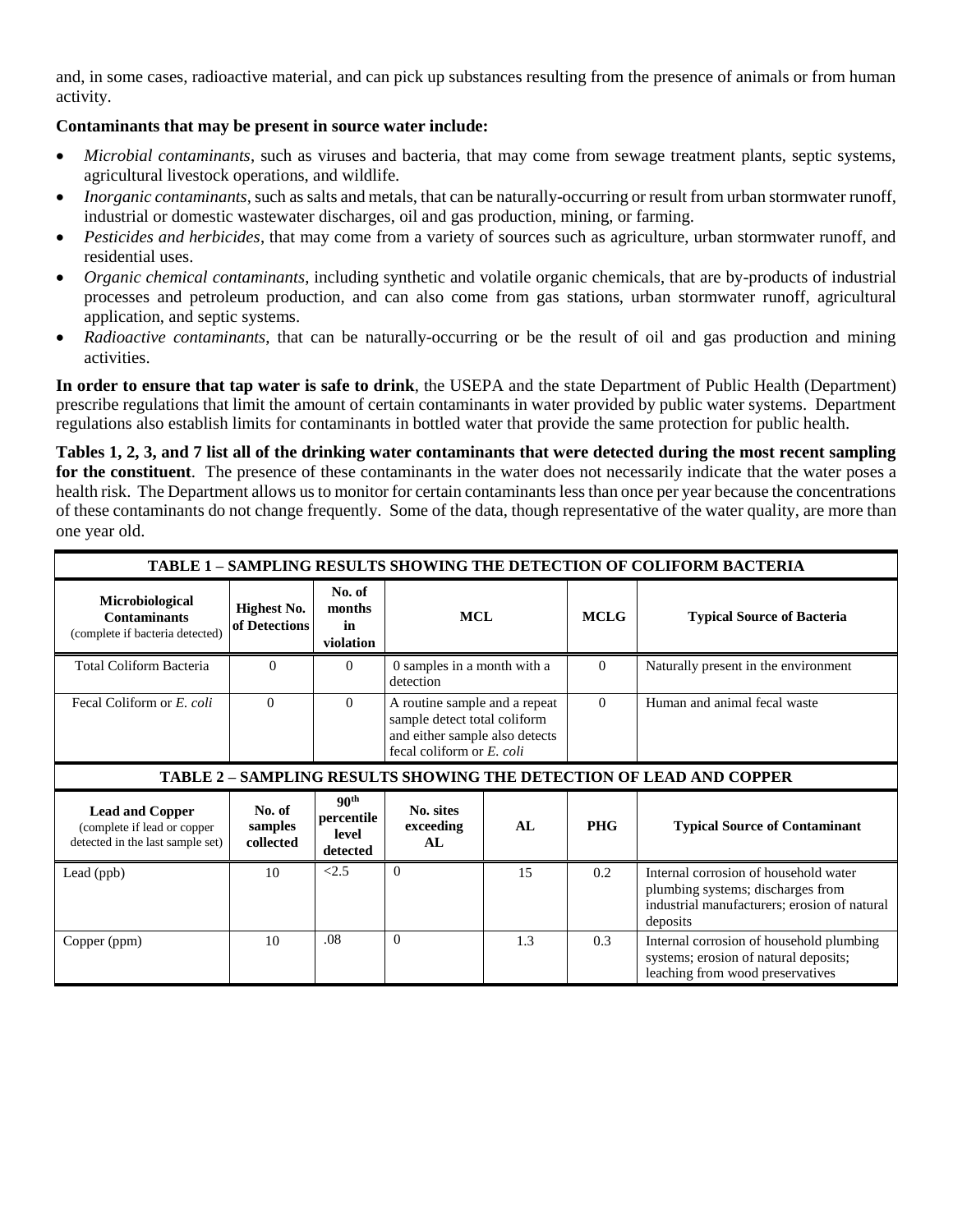| <b>TABLE 3 - SAMPLING RESULTS FOR SODIUM AND HARDNESS</b> |                                                                                                                                                                  |       |           |      |      |                                                                                                                            |  |  |
|-----------------------------------------------------------|------------------------------------------------------------------------------------------------------------------------------------------------------------------|-------|-----------|------|------|----------------------------------------------------------------------------------------------------------------------------|--|--|
| <b>Chemical or Constituent</b><br>(and reporting units)   | <b>PHG</b><br><b>Sample</b><br>Level<br>Range of<br><b>MCL</b><br><b>Typical Source of Contaminant</b><br><b>Detections</b><br><b>Detected</b><br>Date<br>(MCLG) |       |           |      |      |                                                                                                                            |  |  |
| Sodium (ppm)                                              | 10/11/2011                                                                                                                                                       | 24.67 | $20 - 34$ | none | none | Salt present in the water and is generally<br>naturally occurring                                                          |  |  |
| Hardness (ppm)                                            | 10/11/2011                                                                                                                                                       | 56.67 | $43 - 64$ | none | none | Sum of polyvalent cations present in the<br>water, generally magnesium and calcium,<br>and are usually naturally occurring |  |  |

**\****Any violation of an MCL or AL is asterisked. Additional information regarding the violation is provided later in this report.*

### **Additional General Information on Drinking Water**

Drinking water, including bottled water, may reasonably be expected to contain at least small amounts of some contaminants. The presence of contaminants does not necessarily indicate that the water poses a health risk. More information about contaminants and potential health effects can be obtained by calling the USEPA's Safe Drinking Water Hotline (1-800-426-4791).

Some people may be more vulnerable to contaminants in drinking water than the general population. Immuno-compromised persons such as persons with cancer undergoing chemotherapy, persons who have undergone organ transplants, people with HIV/AIDS or other immune system disorders, some elderly, and infants can be particularly at risk from infections. These people should seek advice about drinking water from their health care providers. USEPA/Centers for Disease Control (CDC) guidelines on appropriate means to lessen the risk of infection by *Cryptosporidium* and other microbial contaminants are available from the Safe Drinking Water Hotline (1-800-426-4791).

#### **Summary Information for Violation of a MCL, MRDL, AL, TT, or Monitoring and Reporting Requirement**

| VIOLATION OF A MCL, MRDL, AL, TT, OR MONITORING AND REPORTING REQUIREMENT |                    |                 |                                                  |                                   |  |  |  |
|---------------------------------------------------------------------------|--------------------|-----------------|--------------------------------------------------|-----------------------------------|--|--|--|
| <b>Violation</b>                                                          | <b>Explanation</b> | <b>Duration</b> | <b>Actions Taken to Correct</b><br>the Violation | <b>Health Effects</b><br>Language |  |  |  |
| <b>None</b>                                                               |                    |                 |                                                  |                                   |  |  |  |
|                                                                           |                    |                 |                                                  |                                   |  |  |  |

## **For Water Systems Providing Ground Water as a Source of Drinking Water**

| <b>TABLE 7 - SAMPLING RESULTS SHOWING</b><br>FECAL INDICATOR-POSITIVE GROUND WATER SOURCE SAMPLES                                                                                                                                               |          |  |  |     |                              |  |
|-------------------------------------------------------------------------------------------------------------------------------------------------------------------------------------------------------------------------------------------------|----------|--|--|-----|------------------------------|--|
| <b>PHG</b><br><b>Microbiological Contaminants</b><br>Total No. of<br>MCL<br><b>Sample</b><br><b>Typical Source of Contaminant</b><br>(MCLG)<br>(complete if fecal-indicator detected)<br><b>Dates</b><br>[MRDL]<br><b>Detections</b><br>[MRDLG] |          |  |  |     |                              |  |
| E. coli                                                                                                                                                                                                                                         | $\Omega$ |  |  | (0) | Human and animal fecal waste |  |